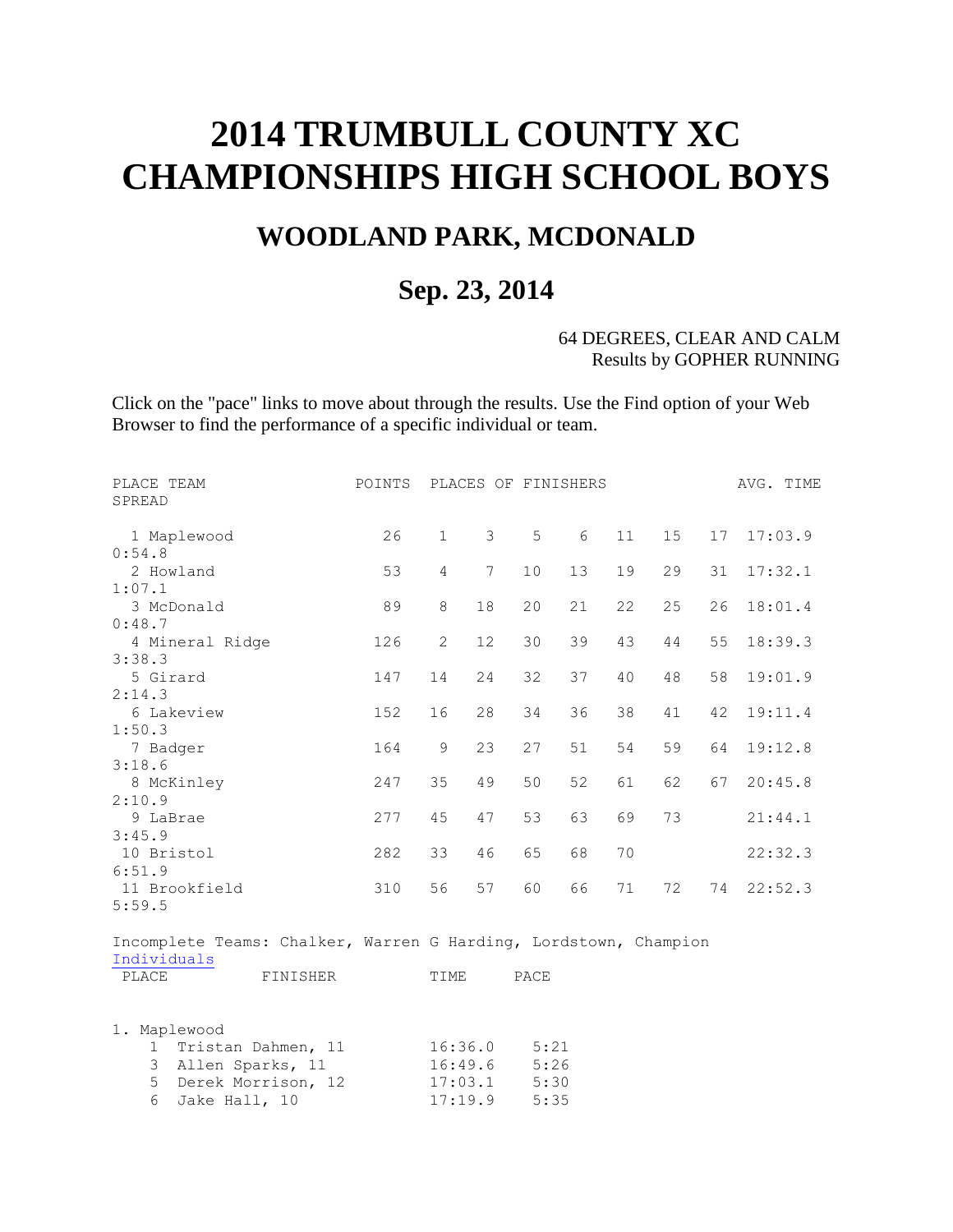|  | 11 Nate Keeney, 11                          |    |                     | $17:30.8$ 5:39   |
|--|---------------------------------------------|----|---------------------|------------------|
|  | 15 Charlie Woodrum, 12                      |    | $17:54.9$ $5:47$    |                  |
|  | 17 Nick Cowger, 10                          |    |                     | 18:01.4 5:49     |
|  | Total Time = $1:25:19.4$ Total Places = 26  |    |                     |                  |
|  |                                             |    |                     |                  |
|  | 2. Howland                                  |    |                     |                  |
|  | 4 Ethan Petrilla, 11                        |    | 16:57.9             | 5:28             |
|  | 7 Connor Dotson, 11                         |    | 17:25.9             | 5:37             |
|  |                                             |    | 17:29.9             | 5:39             |
|  | 10 Ben Cole, 12<br>13 Ethan Neff, 10        |    | 17:42.0             | 5:43             |
|  | 19 Tyler Harigan, 10                        |    | $18:04.9$ $5:50$    |                  |
|  | 29 Tyler Messina, 12                        |    |                     | 18:49.5 6:04     |
|  | 31 Brandon Gregory, 9                       |    |                     | 18:55.1 6:06     |
|  |                                             |    |                     |                  |
|  | Total Time = $1:27:40.4$ Total Places = 53  |    |                     |                  |
|  | 3. McDonald                                 |    |                     |                  |
|  | 8 Danny Loomis, 11                          |    | 17:27.2             | 5:38             |
|  | 18 Marco Mediati, 11                        |    | 18:04.3             | 5:50             |
|  | 20 Zach Hawout, 12                          |    | 18:06.7             | 5:51             |
|  | 21 David Natoli, 12                         |    |                     |                  |
|  |                                             |    | $18:12.9$ 5:53      |                  |
|  | 22 Bryce Street, 12                         |    | 18:15.9 5:54        |                  |
|  | 25 C J. Seitz, 10                           |    |                     | 18:33.9 5:59     |
|  | 26 Nathan Murray, 12                        |    |                     | 18:43.7 6:02     |
|  | Total Time = $1:30:06.9$                    |    | Total Places = $89$ |                  |
|  |                                             |    |                     |                  |
|  | 4. Mineral Ridge                            |    |                     |                  |
|  | 2 Logan Smith                               |    |                     | 16:37.8 5:22     |
|  | 12 Nathanael Toth                           |    | 17:37.2             | 5:41             |
|  | 30 Palmer Cameron                           |    | 18:54.2 6:06        |                  |
|  | 39 Joshua Toth                              |    | 19:51.3 6:24        |                  |
|  | 43 Jacob Colon                              |    | $20:16.1$ $6:32$    |                  |
|  | 44 Caleb Toth                               |    |                     | 20:18.8 6:33     |
|  | 55 Seth James                               |    |                     | $20:49.2$ 6:43   |
|  | Total Time = $1:33:16.4$ Total Places = 126 |    |                     |                  |
|  |                                             |    |                     |                  |
|  | 5. Girard                                   |    |                     |                  |
|  | 14 Derek Basinger, 10                       |    | $17:48.1$ 5:45      |                  |
|  | 24 Micah Jones, 11                          |    | $18:24.7$ 5:56      |                  |
|  | 32 Tyler Brown, 10                          |    |                     | 19:06.2 6:10     |
|  | 37 Kaleb Mitchell, 11                       |    |                     | $19:48.4$ 6:23   |
|  | 40 Jordan Chipps, 11                        |    |                     | 20:02.3 6:28     |
|  | 48 Alex Boller, 9                           |    |                     | 20:37.2 6:39     |
|  | 58 Josh Butler, 9                           |    |                     | 21:33.2 6:57     |
|  |                                             |    |                     |                  |
|  | Total Time = $1:35:09.6$ Total Places = 147 |    |                     |                  |
|  | 6. Lakeview                                 |    |                     |                  |
|  | 16 Nate Butler, 12                          |    |                     | $17:59.9$ $5:48$ |
|  | 28 Max McLeoud, 10                          |    | 18:45.4 6:03        |                  |
|  | 34 Manny Gomez, 11                          |    |                     | 19:37.3 6:20     |
|  |                                             |    |                     |                  |
|  | 36 Richie Titus, 10                         |    | 19:44.1 6:22        |                  |
|  | 38 Jake Tomko, 12                           |    | 19:50.1 6:24        |                  |
|  | 41 Bailey Kilpatrick,                       | 10 | $20:12.4$ 6:31      |                  |
|  | 42 Andrew Gurdak, 11                        |    |                     | $20:12.5$ 6:31   |
|  | $Total Time = 1:35:56.6$ Total Places = 152 |    |                     |                  |
|  | 7. Badger                                   |    |                     |                  |
|  | 9 Owen Reeher, 11                           |    | 17:28.8             | 5:38             |
|  |                                             |    |                     |                  |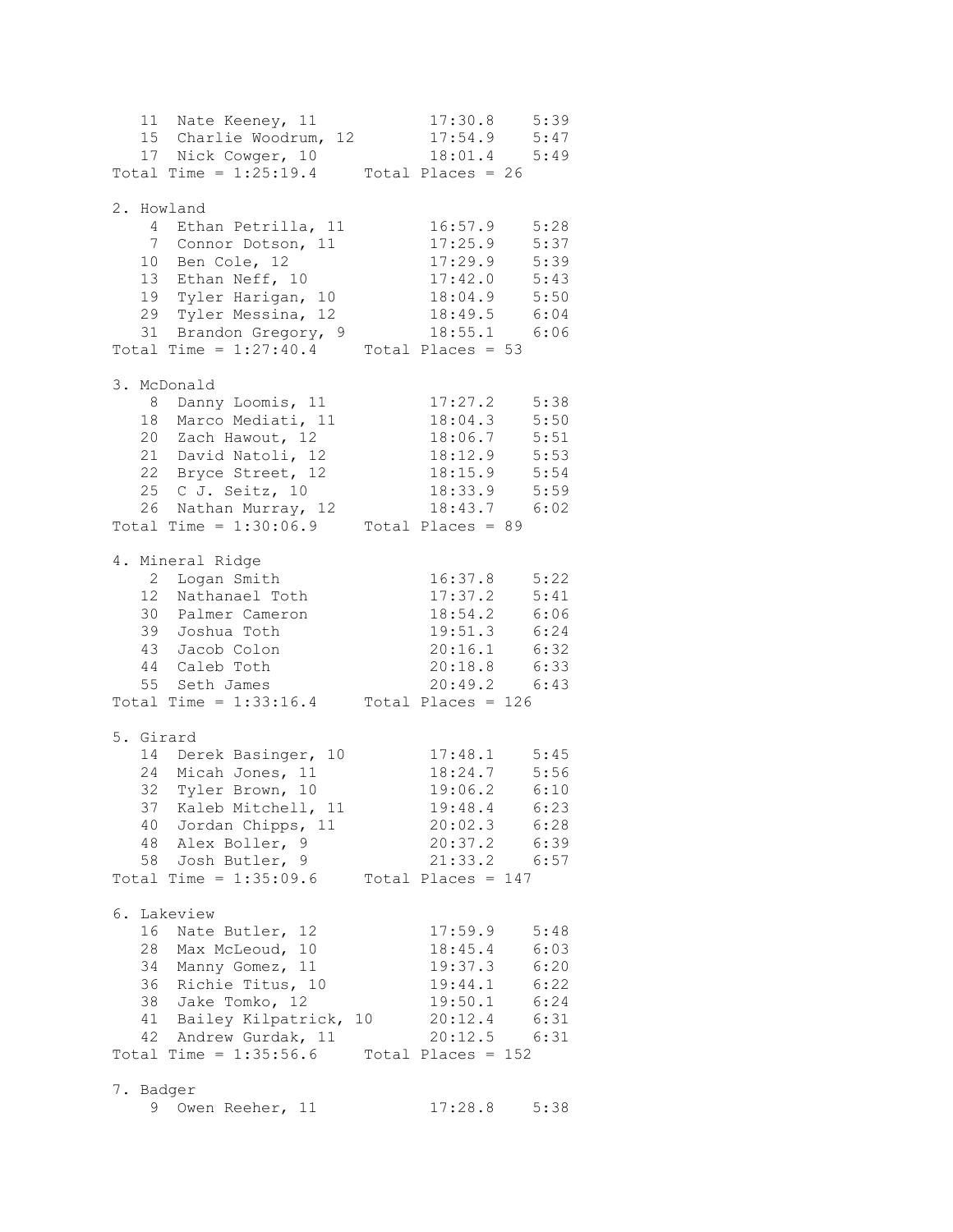23 Ty Reeher, 10 18:18.5 5:54 27 Cody Reeher, 11 18:43.7 6:02 51 Will Miller, 11 20:45.8 6:42 54 Ian Riley Armstrong, 9 20:47.3 6:42 59 Joe Whareham, 12 21:38.2 6:59 64 Preston Caroll, 10 23:02.9 7:26 Total Time =  $1:36:04.0$  Total Places =  $164$ 8. McKinley 35 Jaret Johnson, 11 19:42.2 6:21 49 John O'Neill, 9 20:43.3 6:41 50 Kevin Dubaj, 9 20:43.7 6:41 52 Derek Urichich, 10 20:46.8 6:42 61 Craig Test, 9 21:53.1 7:04 62 Michael Cline, 9 22:21.0 7:13 67 Boice Gantz, 9 23:37.4 7:37 Total Time =  $1:43:48.9$  Total Places =  $247$ 9. LaBrae 45 Gunnar Estes, 12 20:23.4 6:35 47 Kyle Butcher, 10 20:36.9 6:39 53 Joey Jaros, 11 20:46.9 6:42 63 Jeffery Estes, 9 22:44.0 7:20 69 Caleb Hineman, 10 24:09.3 7:48 73 Casey Schwab, 9 27:28.8 8:52 Total Time =  $1:48:40.4$  Total Places = 277 10. Bristol<br>33 Zack Howard<br>46 Stevie Burbach 33 Zack Howard 19:07.5 6:10 46 Stevie Burbach 20:31.6 6:37 65 Conner Orr 23:12.7 7:29 68 Sam Sprague 23:50.2 7:41 70 Matthew Bontrager 25:59.4 8:23 Total Time =  $1:52:41.3$  Total Places = 282 11. Brookfield 56 Mike Katko, 10 20:55.1 6:45 57 Nick Varga, 9 21:32.1 6:57 60 Chris Miglesz, 10 21:40.9 7:00 66 Alex Lischak, 11 23:18.7 7:31 71 Eli Yereb, 9 26:54.6 8:41 72 Alec Schatzel, 10 27:03.6 8:44 74 Noah Gilbert, 10 28:17.9 9:08 Total Time =  $1:54:21.3$  Total Places = 310 TEAM PLACE SCORE FINISHER TIME PACE TEAM Top

<span id="page-2-0"></span>

|  | 1 1 Tristan Dahmen, 11 | 16:36.0 5:21 Maplewood |                              |
|--|------------------------|------------------------|------------------------------|
|  | 2 2 Logan Smith        |                        | $16:37.8$ 5:22 Mineral Ridge |
|  | 3 3 Allen Sparks, 11   | 16:49.6 5:26 Maplewood |                              |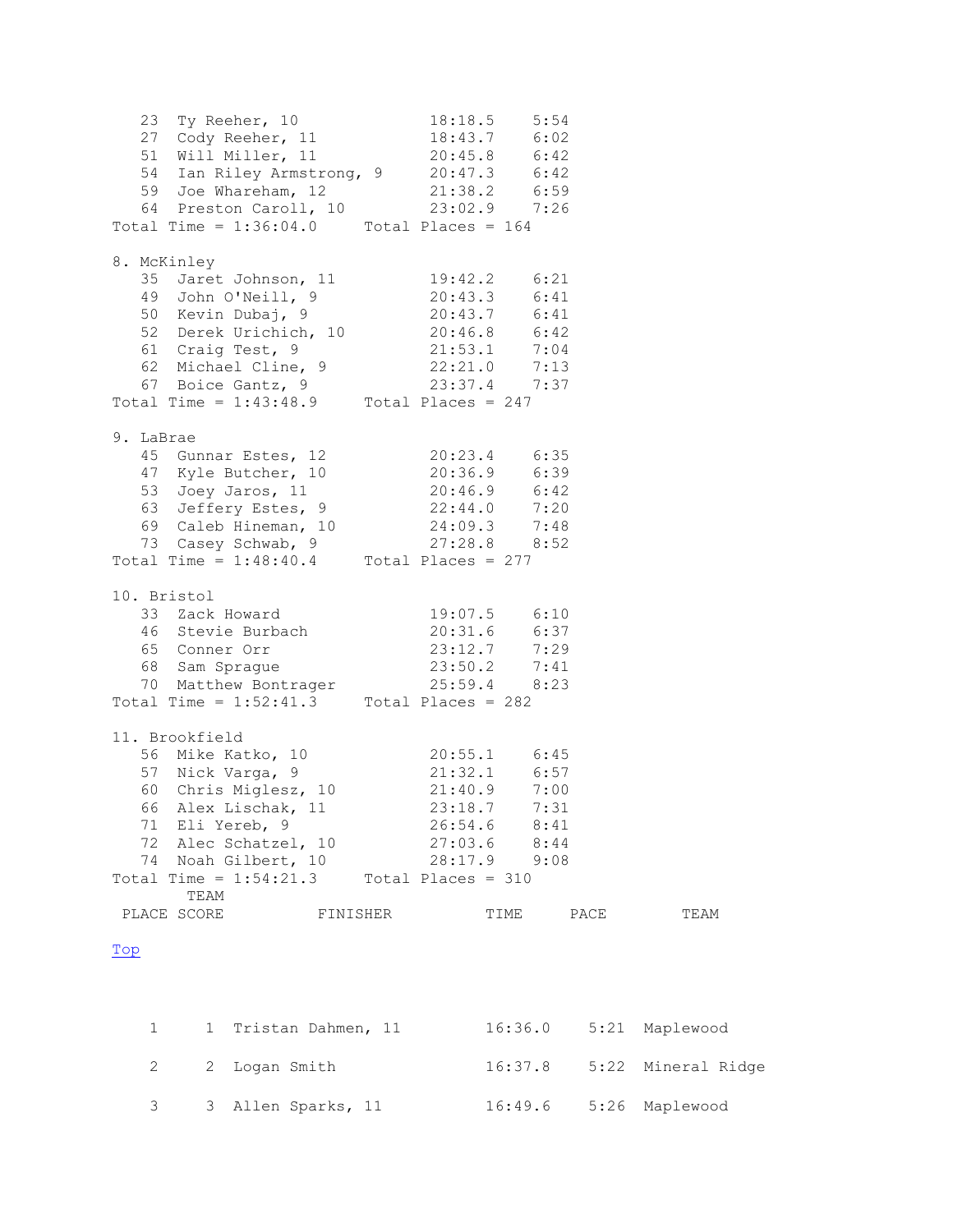| 4  | 4  | Ethan Petrilla, 11                    | 16:57.9 | 5:28 | Howland       |
|----|----|---------------------------------------|---------|------|---------------|
| 5  | 5  | Derek Morrison, 12                    | 17:03.1 | 5:30 | Maplewood     |
| 6  | 6  | Jake Hall, 10                         | 17:19.9 | 5:35 | Maplewood     |
| 7  | 7  | Connor Dotson, 11                     | 17:25.9 | 5:37 | Howland       |
| 8  | 8  | Danny Loomis, 11                      | 17:27.2 | 5:38 | McDonald      |
| 9  | 9  | Owen Reeher, 11                       | 17:28.8 | 5:38 | Badger        |
| 10 | 10 | Ben Cole, 12                          | 17:29.9 | 5:39 | Howland       |
| 11 | 11 | Nate Keeney, 11                       | 17:30.8 | 5:39 | Maplewood     |
| 12 | 12 | Nathanael Toth                        | 17:37.2 | 5:41 | Mineral Ridge |
| 13 | 13 | Ethan Neff, 10                        | 17:42.0 | 5:43 | Howland       |
| 14 | 14 | Derek Basinger, 10                    | 17:48.1 | 5:45 | Girard        |
| 15 | 15 | Charlie Woodrum, 12                   | 17:54.9 | 5:47 | Maplewood     |
| 16 | 16 | Nate Butler, 12                       | 17:59.9 | 5:48 | Lakeview      |
| 17 | 17 | Nick Cowger, 10                       | 18:01.4 | 5:49 | Maplewood     |
| 18 | 18 | Marco Mediati, 11                     | 18:04.3 | 5:50 | McDonald      |
| 19 | 19 | Tyler Harigan, 10                     | 18:04.9 | 5:50 | Howland       |
| 20 | 20 | Zach Hawout, 12                       | 18:06.7 | 5:51 | McDonald      |
| 21 | 21 | David Natoli, 12                      | 18:12.9 |      | 5:53 McDonald |
| 22 | 22 | Bryce Street, 12                      | 18:15.9 | 5:54 | McDonald      |
| 23 | 23 | Ty Reeher, 10                         | 18:18.5 | 5:54 | Badger        |
| 24 |    | Mike Shipman, 10                      | 18:21.1 | 5:55 | Maplewood     |
| 25 | 24 | Micah Jones, 11                       | 18:24.7 | 5:56 | Girard        |
| 26 |    | Ethan Sparks, 9                       | 18:29.8 | 5:58 | Maplewood     |
| 27 | 25 | C J. Seitz, 10                        | 18:33.9 | 5:59 | McDonald      |
|    |    | Pace: 6:00   7:00   8:00   9:00   Top |         |      |               |
|    |    |                                       |         |      |               |

<span id="page-3-0"></span>L,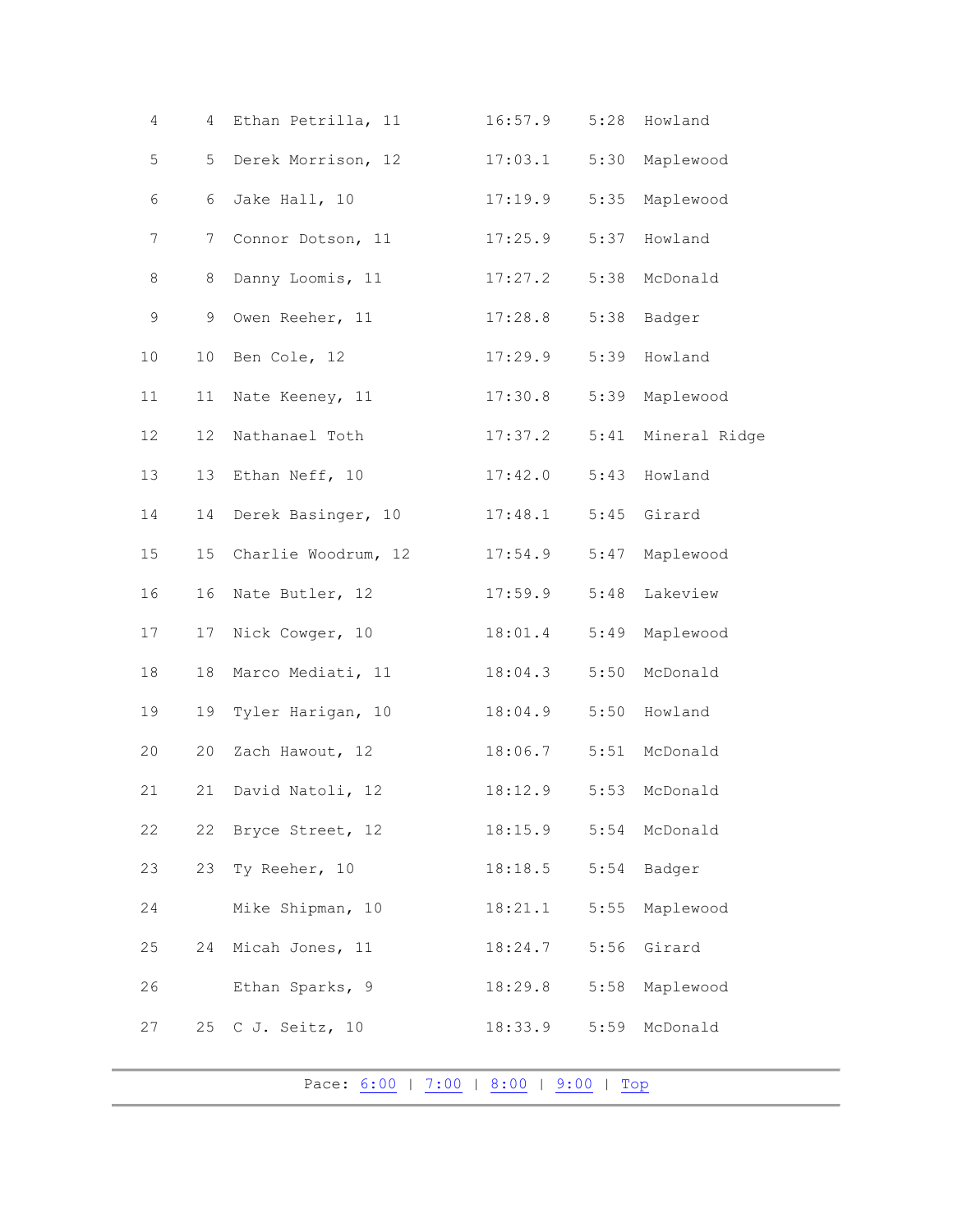| 28 |    | Zach Leatherberry, 10  | 18:39.7 | 6:01 | Maplewood        |
|----|----|------------------------|---------|------|------------------|
| 29 | 26 | Nathan Murray, 12      | 18:43.7 | 6:02 | McDonald         |
| 30 | 27 | Cody Reeher, 11        | 18:43.7 | 6:02 | Badger           |
| 31 | 28 | Max McLeoud, 10        | 18:45.4 | 6:03 | Lakeview         |
| 32 | 29 | Tyler Messina, 12      | 18:49.5 | 6:04 | Howland          |
| 33 | 30 | Palmer Cameron         | 18:54.2 | 6:06 | Mineral Ridge    |
| 34 | 31 | Brandon Gregory, 9     | 18:55.1 | 6:06 | Howland          |
| 35 |    | Bill Clark, 10         | 19:00.5 | 6:08 | Maplewood        |
| 36 | 32 | Tyler Brown, 10        | 19:06.2 | 6:10 | Girard           |
| 37 | 33 | Zack Howard            | 19:07.5 | 6:10 | Bristol          |
| 38 |    | Andrew Sutton, 10      | 19:07.8 | 6:10 | Howland          |
| 39 |    | Zack Fedyski, 11       | 19:17.8 | 6:13 | McDonald         |
| 40 |    | Adam Burgard, 9        | 19:18.1 | 6:14 | Maplewood        |
| 41 |    | Marc Snitzer, 9        | 19:18.7 | 6:14 | Howland          |
| 42 |    | Dylan mckean           | 19:21.2 | 6:15 | Champion         |
| 43 |    | Alvin Salter, 10       | 19:32.9 | 6:18 | Warren G Harding |
| 44 | 34 | Manny Gomez, 11        | 19:37.3 | 6:20 | Lakeview         |
| 45 |    | 35 Jaret Johnson, 11   | 19:42.2 | 6:21 | McKinley         |
| 46 |    | 36 Richie Titus, 10    | 19:44.1 | 6:22 | Lakeview         |
| 47 |    | Duncan Hamilton, 10    | 19:47.1 | 6:23 | Howland          |
| 48 | 37 | Kaleb Mitchell, 11     | 19:48.4 | 6:23 | Girard           |
| 49 |    | 38 Jake Tomko, 12      | 19:50.1 | 6:24 | Lakeview         |
| 50 | 39 | Joshua Toth            | 19:51.3 | 6:24 | Mineral Ridge    |
| 51 |    | Kyle McClain, 10       | 19:54.3 | 6:25 | Howland          |
| 52 |    | Luke Habosky, 12       | 19:56.6 | 6:26 | Chalker          |
| 53 |    | Alex Ventura, 10       | 19:57.7 | 6:26 | Maplewood        |
| 54 | 40 | Jordan Chipps, 11      | 20:02.3 | 6:28 | Girard           |
| 55 |    | Ken Begley, 10         | 20:02.8 | 6:28 | Maplewood        |
| 56 |    | Quintin Stearns, 9     | 20:08.0 | 6:30 | Howland          |
| 57 | 41 | Bailey Kilpatrick, 10  | 20:12.4 | 6:31 | Lakeview         |
| 58 | 42 | Andrew Gurdak, 11      | 20:12.5 | 6:31 | Lakeview         |
| 59 |    | Alex Clark, 9          | 20:15.6 | 6:32 | Maplewood        |
| 60 | 43 | Jacob Colon            | 20:16.1 | 6:32 | Mineral Ridge    |
| 61 | 44 | Caleb Toth             | 20:18.8 | 6:33 | Mineral Ridge    |
| 62 |    | Paul Oakes, 9          | 20:19.9 | 6:33 | McDonald         |
| 63 |    | Demani Adamson, 11     | 20:21.8 | 6:34 | Warren G Harding |
| 64 | 45 | Gunnar Estes, 12       | 20:23.4 | 6:35 | LaBrae           |
| 65 |    | Sam Van Horn, 9        | 20:25.9 | 6:35 | Lakeview         |
| 66 | 46 | Stevie Burbach         | 20:31.6 | 6:37 | Bristol          |
| 67 |    | Stavan Shah, 10        | 20:33.3 |      | 6:38 Howland     |
| 68 |    | Kameron Peterson, 9    | 20:34.5 | 6:38 | Maplewood        |
| 69 | 47 | Kyle Butcher, 10       | 20:36.9 | 6:39 | LaBrae           |
| 70 | 48 | Alex Boller, 9         | 20:37.2 | 6:39 | Girard           |
| 71 |    | Samuel Cain, 10        | 20:40.0 | 6:40 | Chalker          |
| 72 | 49 | John O'Neill, 9        | 20:43.3 | 6:41 | McKinley         |
| 73 | 50 | Kevin Dubaj, 9         | 20:43.7 | 6:41 | McKinley         |
| 74 | 51 | Will Miller, 11        | 20:45.8 | 6:42 | Badger           |
| 75 | 52 | Derek Urichich, 10     | 20:46.8 | 6:42 | McKinley         |
| 76 | 53 | Joey Jaros, 11         | 20:46.9 | 6:42 | LaBrae           |
| 77 | 54 | Ian Riley Armstrong, 9 | 20:47.3 | 6:42 | Badger           |
| 78 | 55 | Seth James             | 20:49.2 | 6:43 | Mineral Ridge    |
| 79 |    | Malcolm Hafely, 11     | 20:50.7 | 6:43 | Howland          |
| 80 | 56 | Mike Katko, 10         | 20:55.1 | 6:45 | Brookfield       |
| 81 |    | Kemani Adamson, 12     | 21:11.5 | 6:50 | Warren G Harding |
| 82 |    | Preston Michalski, 12  | 21:14.9 | 6:51 | Lordstown        |
| 83 |    | Diamante Dawson, 10    | 21:21.2 | 6:53 | Warren G Harding |
| 84 |    | Austin Ward            | 21:26.2 | 6:55 | Mineral Ridge    |
|    |    |                        |         |      |                  |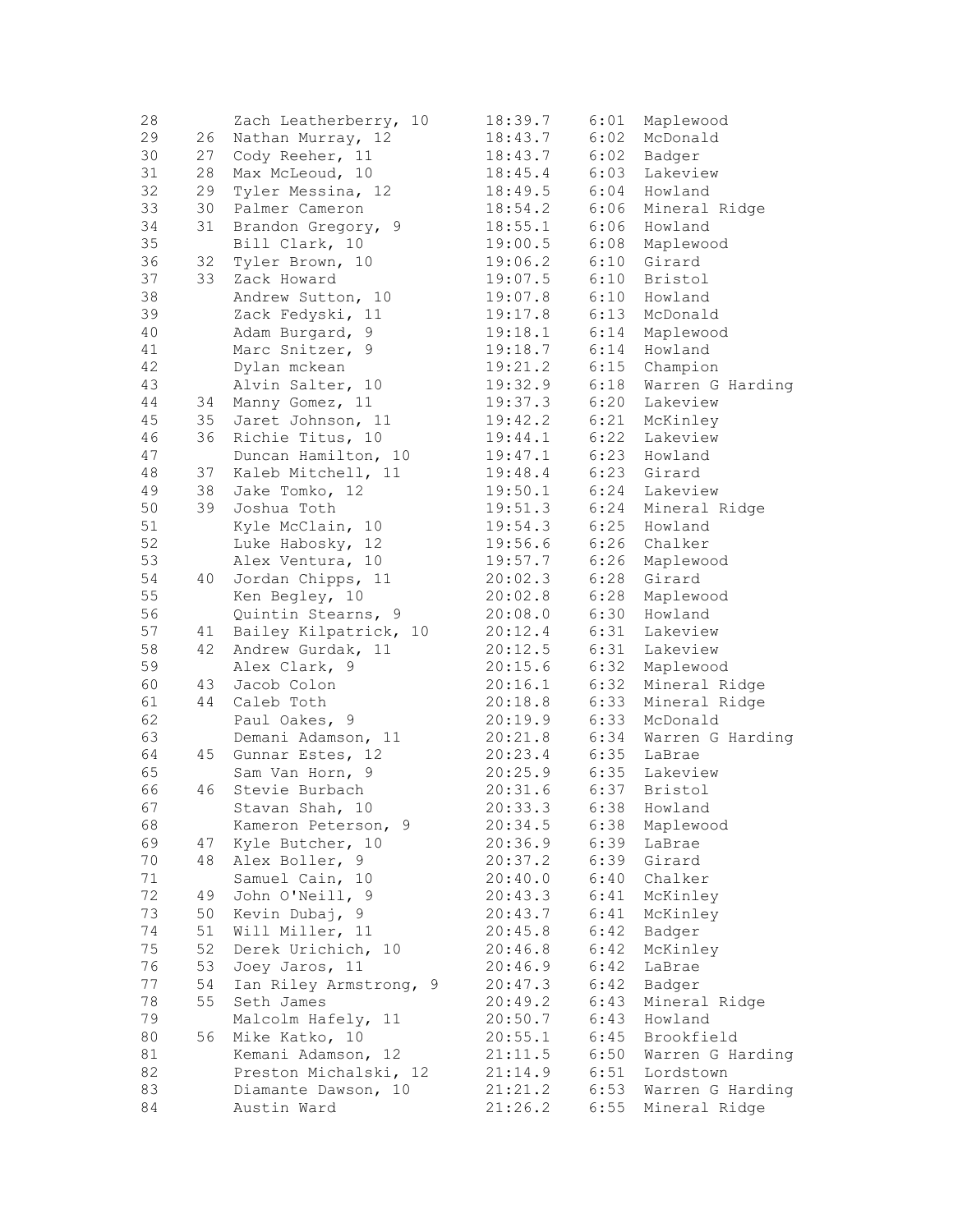| 85 |    | Joseph Fitzpatrick, 11 | 21:27.2 | 6:55 | Howland         |
|----|----|------------------------|---------|------|-----------------|
| 86 |    | Matthew Beedle, 9      | 21:28.9 |      | 6:56 McDonald   |
| 87 |    | 57 Nick Varga, 9       | 21:32.1 |      | 6:57 Brookfield |
| 88 |    | 58 Josh Butler, 9      | 21:33.2 | 6:57 | Girard          |
| 89 | 59 | Joe Whareham, 12       | 21:38.2 |      | 6:59 Badger     |
| 90 |    | David Dulka, 9         | 21:39.4 |      | 6:59 Lakeview   |
|    |    |                        |         |      |                 |

### Pace: [6:00](#page-3-0) | [7:00](#page-5-0) | [8:00](#page-5-1) | [9:00](#page-5-2) | Top

<span id="page-5-0"></span>

| 91  | 60   | Chris Miglesz, 10      | 21:40.9 |      | 7:00 Brookfield    |
|-----|------|------------------------|---------|------|--------------------|
| 92  |      | George Mahramas, 9     | 21:50.6 |      | 7:03 Howland       |
| 93  | 61   | Craig Test, 9          | 21:53.1 |      | 7:04 McKinley      |
| 94  |      | Ryan Crump             | 21:57.4 |      | 7:05 Mineral Ridge |
| 95  |      | Jonathan Bennett, 12   | 21:58.1 | 7:05 | Howland            |
| 96  |      | David Schmitt, 10      | 22:00.7 |      | 7:06 McDonald      |
| 97  |      | Justin Asente, 12      | 22:13.5 |      | 7:10 Girard        |
| 98  |      | Braden Rupe, 9         | 22:14.3 |      | 7:10 McDonald      |
| 99  | 62   | Michael Cline, 9       | 22:21.0 | 7:13 | McKinley           |
| 100 |      | Tyler krotzer          | 22:22.6 | 7:13 | Champion           |
| 101 |      | Chris Wylie, 9         | 22:28.9 |      | 7:15 Girard        |
| 102 |      | Harrison Rhinehart, 10 | 22:29.7 |      | 7:15 Lordstown     |
| 103 |      | Luke Staudecher, 10    | 22:30.9 |      | 7:16 McDonald      |
| 104 |      | Tyler Canada, 9        | 22:32.9 |      | 7:16 McDonald      |
| 105 | 63   | Jeffery Estes, 9       | 22:44.0 |      | 7:20 LaBrae        |
| 106 | 64   | Preston Caroll, 10     | 23:02.9 |      | 7:26 Badger        |
| 107 |      | Brandon Warnock        | 23:10.4 |      | 7:29 Champion      |
| 108 | 65   | Conner Orr             | 23:12.7 |      | 7:29 Bristol       |
| 109 |      | Chris McCarty, 12      | 23:16.6 |      | 7:31 Chalker       |
| 110 | 66 - | Alex Lischak, 11       | 23:18.7 |      | 7:31 Brookfield    |
| 111 |      | Brayden Deemer, 9      | 23:21.0 |      | 7:32 Howland       |
| 112 |      | Scott Sharples, 10     | 23:23.0 |      | 7:33 Girard        |
| 113 |      | Brandon Brown, 9       | 23:31.5 | 7:35 | Badger             |
| 114 | 67   | Boice Gantz, 9         | 23:37.4 | 7:37 | McKinley           |
| 115 |      | J P. Kester, 10        | 23:40.5 | 7:38 | McKinley           |
| 116 |      | Jake Knowlton, 11      | 23:45.7 |      | 7:40 Girard        |
| 117 | 68   | Sam Sprague            | 23:50.2 |      | 7:41 Bristol       |
| 118 |      | Mason Martuccio, 10    | 23:51.8 |      | 7:42 Girard        |
| 119 | 69   | Caleb Hineman, 10      | 24:09.3 |      | 7:48 LaBrae        |
| 120 |      | Billy Smith, 11        | 24:24.4 | 7:52 | Badger             |

Pace: [6:00](#page-3-0) | [7:00](#page-5-0) | [8:00](#page-5-1) | [9:00](#page-5-2) | Top

<span id="page-5-2"></span><span id="page-5-1"></span>

| 121 |    | Jack Burgess, 9        | 25:34.2 | 8:15 | McKinley        |
|-----|----|------------------------|---------|------|-----------------|
| 122 |    | Jonathan Benka, 10     | 25:39.2 | 8:17 | McKinley        |
| 123 | 70 | Matthew Bontrager      | 25:59.4 | 8:23 | Bristol         |
| 124 |    | Steven Hall, 12        | 26:18.5 | 8:29 | Chalker         |
| 125 |    | Chris Yeager, 12       | 26:29.6 | 8:33 | Badger          |
| 126 |    | Ryan McDonald, 10      | 26:47.1 | 8:38 | McKinley        |
| 127 |    | 71 Eli Yereb, 9        | 26:54.6 |      | 8:41 Brookfield |
| 128 | 72 | Alec Schatzel, 10      | 27:03.6 |      | 8:44 Brookfield |
| 129 |    | Taylor Goodnough, 12   | 27:05.1 | 8:44 | Badger          |
| 130 | 73 | Casey Schwab, 9        | 27:28.8 | 8:52 | LaBrae          |
|     |    | Pace: 6:00  <br>$7:00$ | 8:00    | 9:00 | Top             |
| 131 |    | C J. Mason, 9          | 28:15.2 | 9:07 | McKinley        |
| 132 | 74 | Noah Gilbert, 10       | 28:17.9 | 9:08 | Brookfield      |